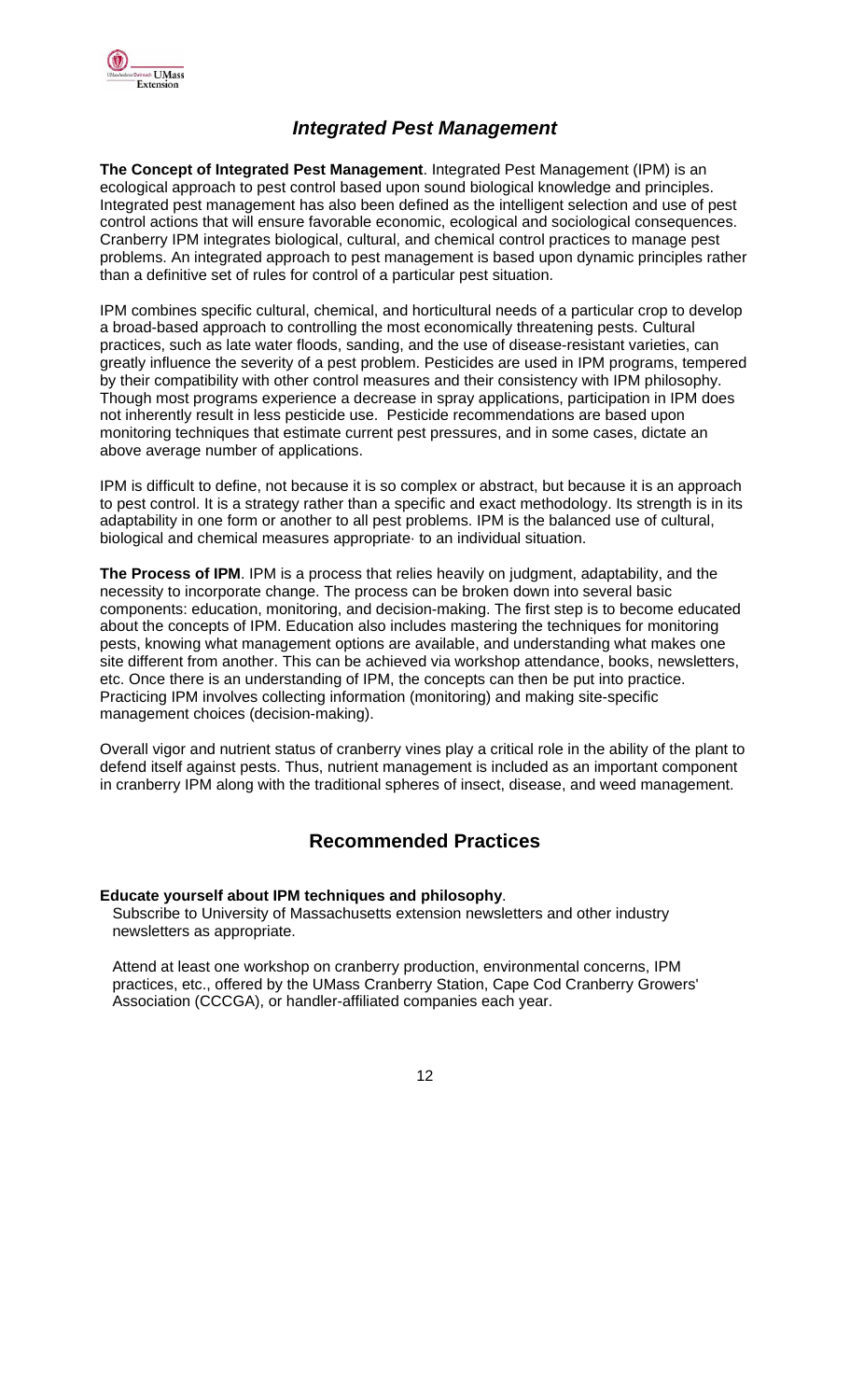

Refer to the Cranberry Chart Book during the growing season for details on management options. http://scholarworks.umass.edu/cranchart/.

Use guides available through UMass Extension and industry resources. Refer to identification and production guides available from other growing areas as applicable.

#### **Include monitoring activities in your yearly production schedule as dictated by pest pressures and/or vine status.**

Sweep net for cutworms, cranberry, weevils, gypsy moth, yellow- and black-headed fireworms, spanworms, and southern red mite.

Use pheromone traps for: *Sparganothis* fruitworm, cranberry girdler, and black-headed fireworm.



Pheromone traps used for black-headed fireworm and cranberry girdler

Use crop phenology to time management of cranberry fruitworm and fruit rot.

Monitor fruit for cranberry fruitworm eggs.

Make weed maps.

Conduct soil and tissue tests at recommended intervals and keep the results.



Scout using a sweep net to monitor for insects on a commercial cranberry bog.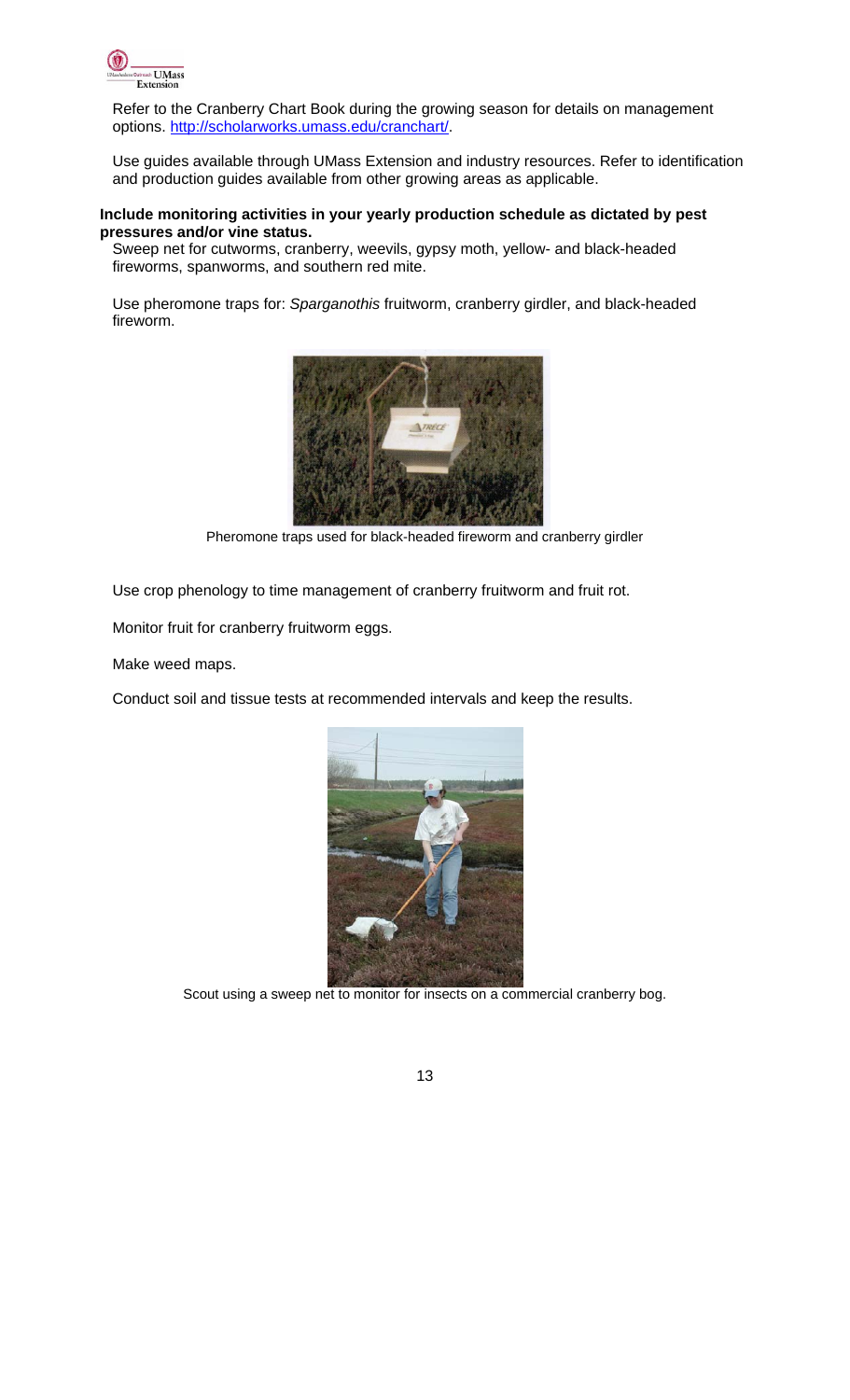

**Other helpful records may include**: Action records (include pesticides and cultural practices); Sweep counts; % out-of-bloom counts; Length of growth / bloom timing; When/how/what used for pest control; Fertilizer records including symptoms and response; Upright length, density, color; Yield; Application dates and rates used, etc.

#### **General maintenance of water control structures are important parts of IPM programs.**

Flumes should be checked for water leakage on a regular basis. Tailwater recovery systems should be implemented when possible. High-efficiency nozzles, screens, or half-heads should be used in sensitive areas. Annual calibration of irrigation systems and other application equipment is recommended. Adhere to chemigation/application guidelines. Make appropriate modifications to the irrigation systems to maximize uniformity.

#### **Use collected information for decision-making and implementation of pest management strategies**

Use action thresholds when available for scouted pests. Understand how to use pheromone trap data to time insecticide sprays. Plan cranberry fruitworm control strategies/ applications based upon fruit monitoring. Use crop phenology to time fruit rot, nutrient, and cranberry fruitworm management. Use tissue and soil tests to help plan fertilizer and soil amendment program.

#### **Development of an effective IPM program relies heavily upon selection of the most appropriate activities for each individual situation.**

Growers should select non-pesticide or reduced pesticide options when appropriate. Growers should also use the appropriate BMPs and the Cranberry Chart Book (give specific management recommendations) as reference sources throughout the season.

## **For more information:**

Averill, A. L. and M. M. Sylvia. 1998. Cranberry Insects of the Northeast. East Wareham, MA: UMass Amherst Cranberry Sta. Ext. Publ. 112 p.

Cranberry chart book-management guide for Massachusetts, University of Massachusetts Cranberry Station. http://scholarworks.umass.edu/cranchart/.

Disease Management, Insect Management, Nutrient Management, Pesticide Application, and Weed Management BMPs in this publication.

Sandler, H.A. and C.J. DeMoranville. 2008. Cranberry production: a guide for Massachusetts, CP-08. UMass Extension Publ.

Sandler, H. A. 2008. Challenges in integrated pest management for Massachusetts cranberry production: A historical perspective to inform the future. Pages 21-55 *in* E. N. Burton, and P. V. Williams, eds. Crop Protection Research Advances: Nova Publications, New York.

*Updated by Hilary Sandler, 2010.*